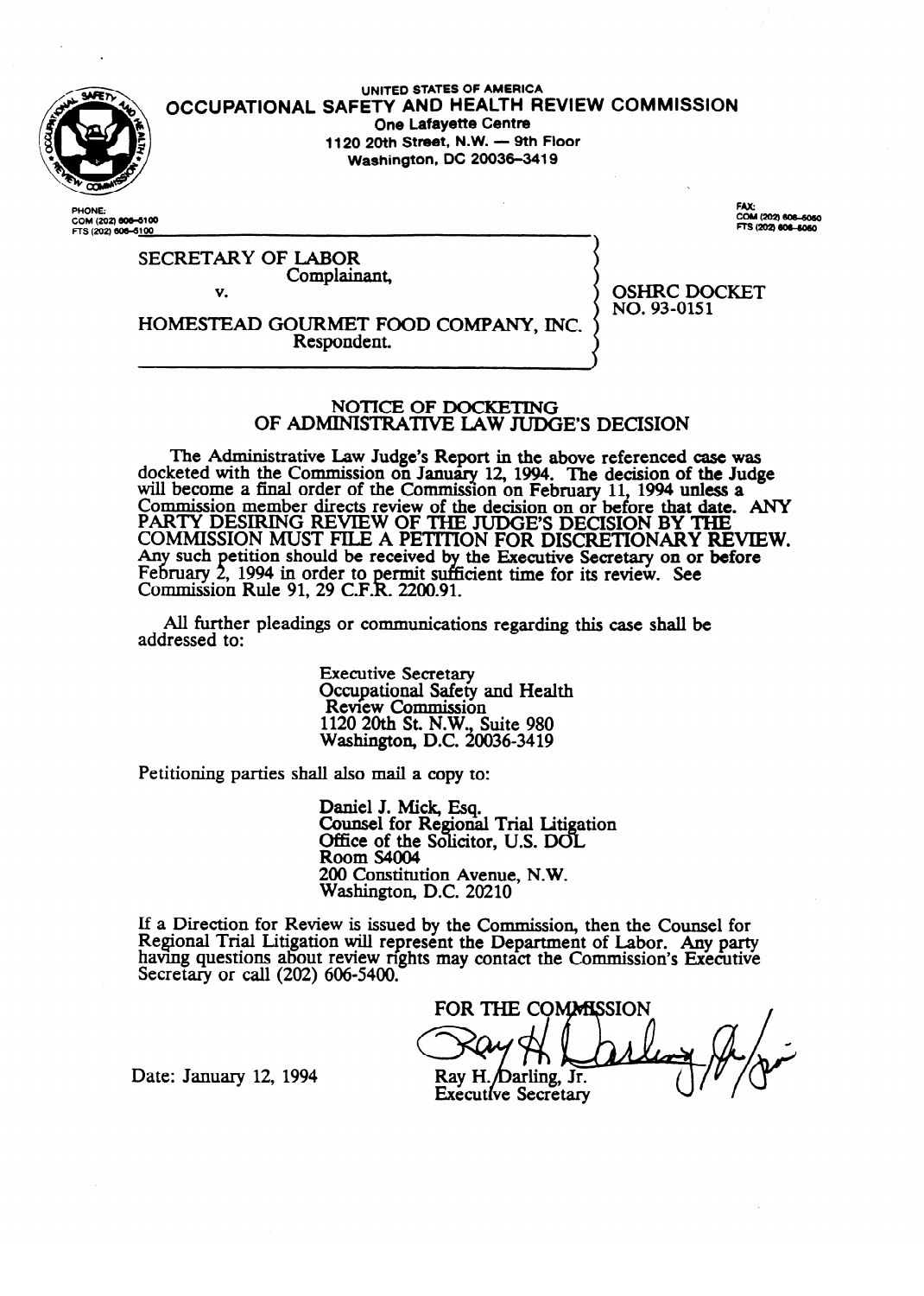## DdCKET NO. 93-0151

## NOTICE IS GIVEN TO THE FOLLOWING:

Daniel J. Mick, Esq. Counsel for Regional Trial Litigation Office of the Solicitor, U.S. DOL Room S4004 200 Constitution Ave., N.W. Washington, D.C. 20210

Patricia Rodenhausen, Esq. Regional Solicitor Office of the Solicitor, 201 Varick, Room *JO?*  New York, NY 10014 U.S. DOL

Zalmon Sandon, Vice-President Homestead Gourmet Food Co., Inc. **1** Baltimore Avvnue Linden, NJ 07065

Irving Sommer Chief Administrative Law Judge Occupational Safety and Health Review Commission One Lafayette Centre 1120 20th St. N.W., Suite 990 Washington, DC 20036 3419

00106937881:02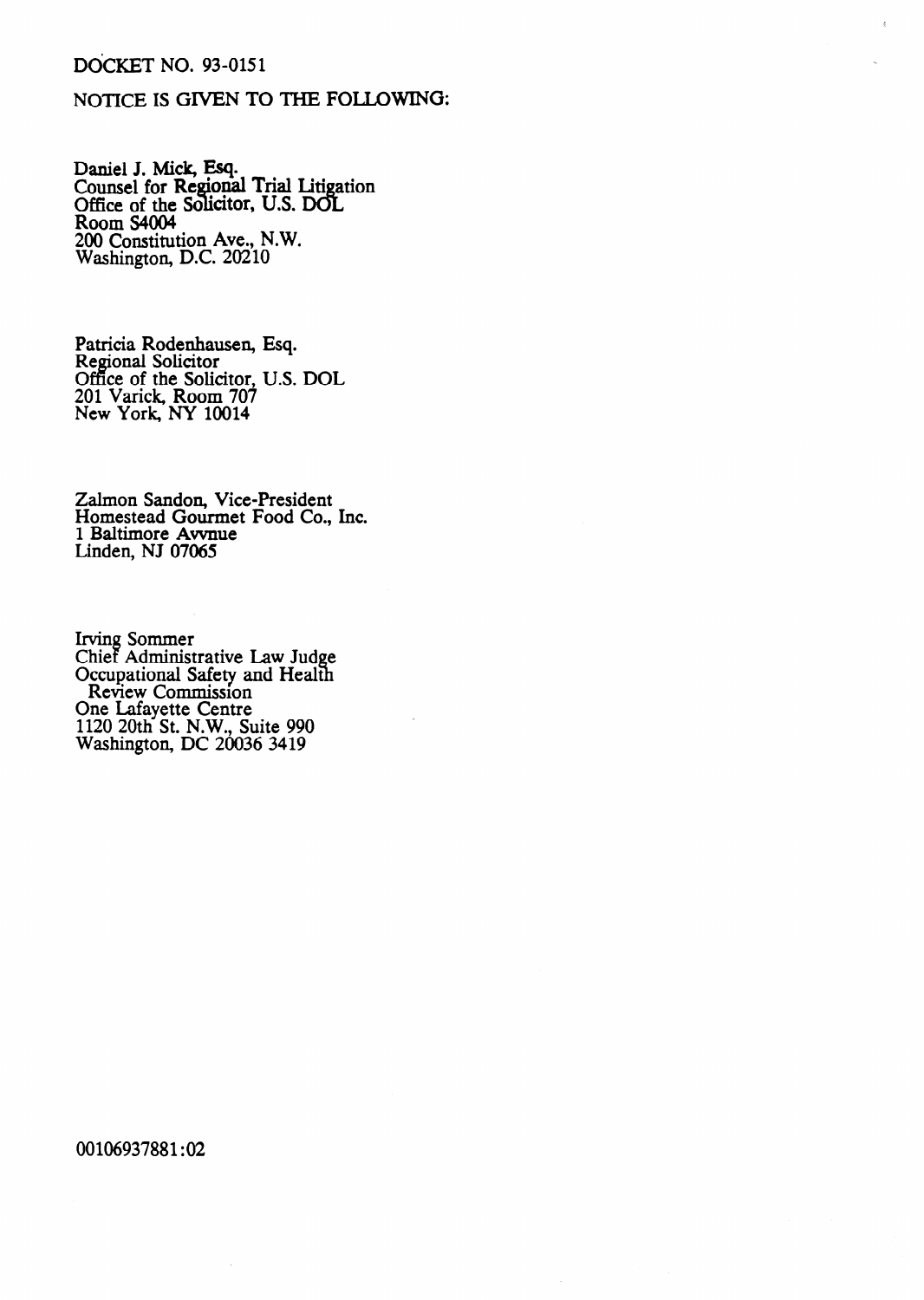

UNITED STATES OF AMERICA OCCUPATIONAL SAFETY AND HEALTH REVIEW COMMISSION **One Lafayette Centre 1120 20th Street, N.W. - 9th Floor Washington, DC 20036-3419** 

**PHONE:** COM (202) 606-6100<br>FTS (202) 606-6100

FAX-FAA:<br>COM (202) 606-5050<br>FTS (202) 606-5050

| SECRETARY OF LABOR,    |                    |
|------------------------|--------------------|
|                        |                    |
| Complainant,           |                    |
|                        |                    |
| v.                     | Docket No. 93-0151 |
|                        |                    |
| HOMESTEAD GOURMET FOOD |                    |
| CO., INC.,             |                    |
|                        |                    |
| Respondent.            |                    |
|                        |                    |
|                        |                    |

Appearances:

**Esther D. Curtwright, Esq. Zalman Saadon**  U.S. Department of Labor **Vice-President New York, N.Y.** Linden, N.J. New York, N.Y.

For the Complainant **For the Respondent** 

Before: Administrative Law Judge Irving Sommer

# **DECISION AND ORDER**

This is a proceeding under Section 10(c) of the Occupational Safety and Health Act of 1970, 29 USC 651 et seq., (the Act) to review citations issued by the Secretary of Labor pursuant to Section 9(a) of the Act, and the proposed assessment of penalties therein issued, pursuant to Section  $10(a)$  of the Act.

Following an inspection of respondent's business site at 1 Baltimore Avenue, Linden, N.J. the Secretary of Labor issued two citations charging serious violations of the standard at 29 CFR 1910.36(B)(4), 29 CFR 1910.37(k)(2), 29 CFR 1910.132(a), 29 CFR 1910.151(c),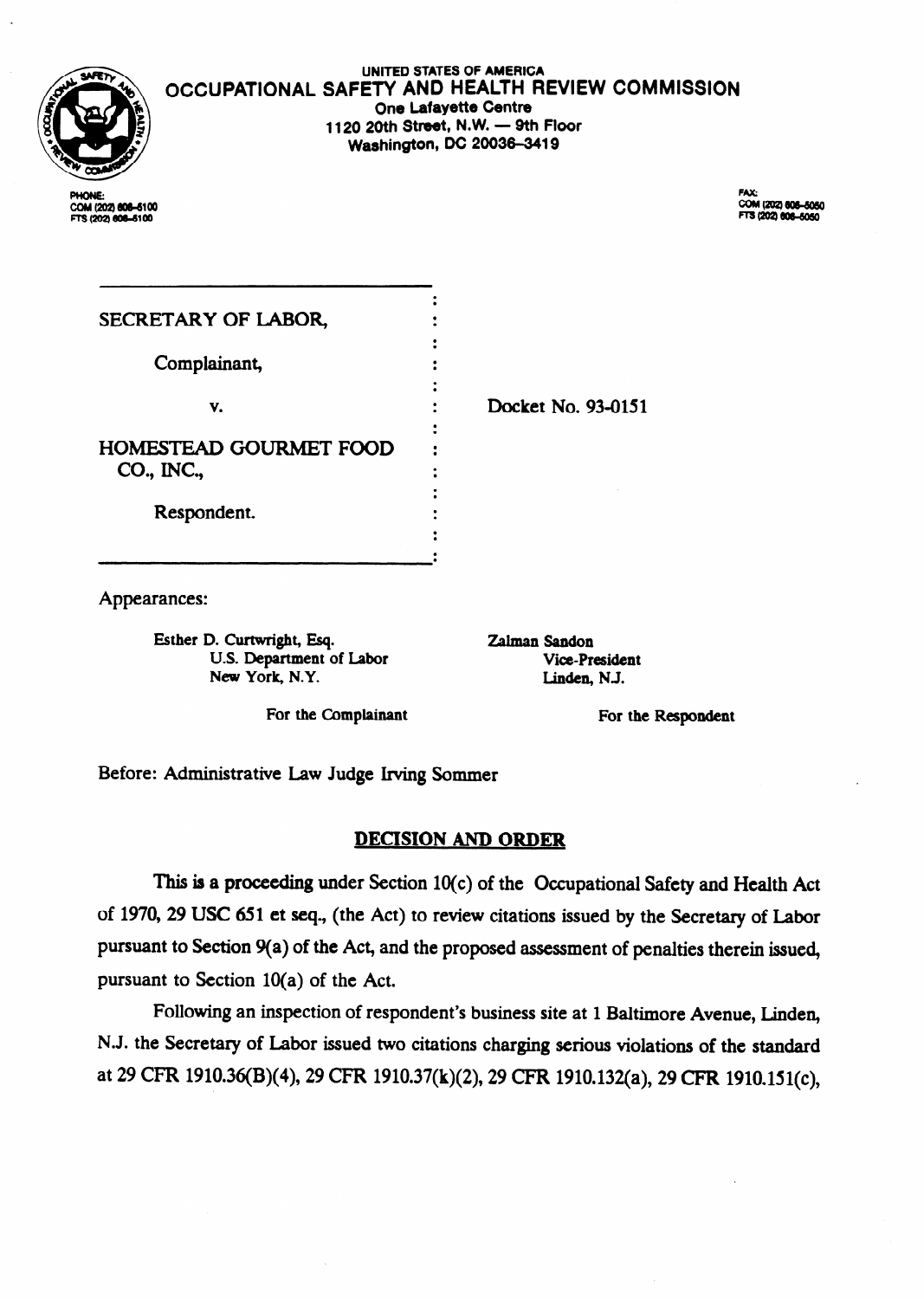29 CFR 1910.332(b)(1) and 29 CFR 1910.1200(e)(1). Other than serious violations were charged of the standard at 29 CFR 1904.2(a), 29 CFR 1904.5(c), 29 CFR 1910.147(c)(4)(i), 29 CFIX **1910.157(e)(3)** and 29 CFR 1910.333@)(2)(i). The respondent timely contested the citations. Following the filing of a complaint and answer and pursuant to a notice of hearing the case came on to be heard in New York, N.Y. on November 30, 1993. No jurisdictional issues are in dispute, the parties having pleaded **sufficient** facts to establish that the respondent is subject to the **Act** and the Commission has jurisdiction of the parties and of the subject matter.

## **DISCUSSION**

Both parties presented their case at the hearing and rested. **Subsequent to the**  hearing the Secretary and the Respondent entered into a settlement agreement which fully disposes of all the issues, and has been reduced to **a** written Stipulated Settlement.

### **ORDER**

The terms and conditions of the Stipulated Settlement incorporated here in its entirety are approved.

**IRVING SOMMER** Judge

**DATED:** JAN 1 1 1934 **Washington,** D.C.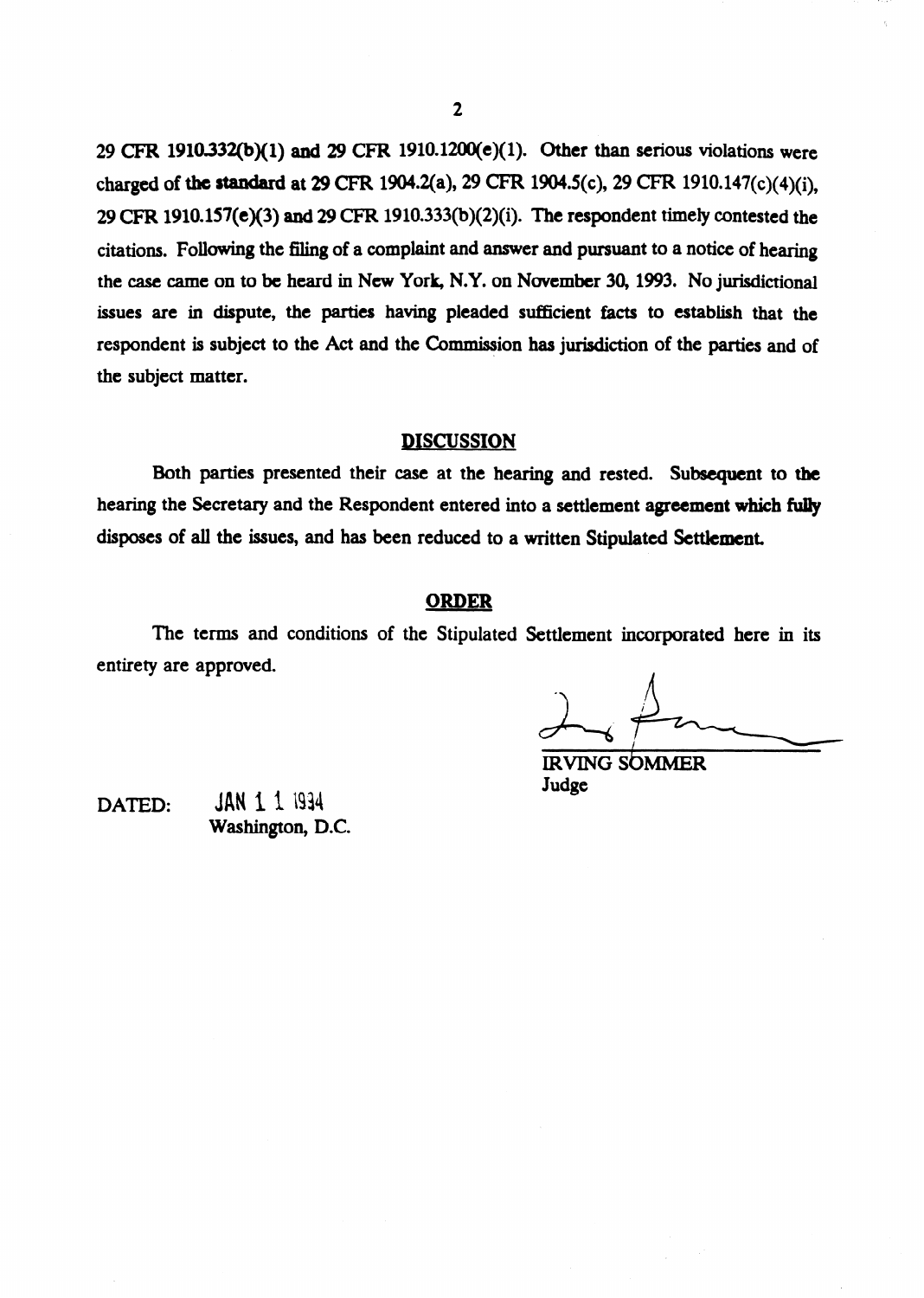**SOL:EDC:gr (93) 35376** 

#### **UNITED STATES OF AMERICA**

**OCCUPATIONAL SAFETY 6) HEALTH REVIEW COMMISSION** 

| ROBERT B. REICH, Secretary of Labor,<br>United States Department of Labor, | :                    |                     |
|----------------------------------------------------------------------------|----------------------|---------------------|
| Complainant,                                                               | $\ddot{\phantom{a}}$ | <b>OSHRC Docket</b> |
| v.                                                                         | $\bullet$            | NO. 93-0151         |
| HOMESTEAD GOURMET FOOD CO., INC.,                                          | 2                    |                     |
| Respondent.                                                                | 2                    |                     |
|                                                                            | ÷                    |                     |

### ORDER APPROVING SETTLEMENT

After a full hearing was held in this matter on November 30, 1993; the parties agreed to settle the issues in dispute.

An executed Settlement Agreement has been received from the **And this Agreement addresses all matters at issue between** the parties in this proceeding. The Agreement having been read and considered it is

ORDERED: (1) That the terms of the Settlement Agrement are approved and incorporated as part of this Order; and

**approved and incorporated a8 part of this Order; and**